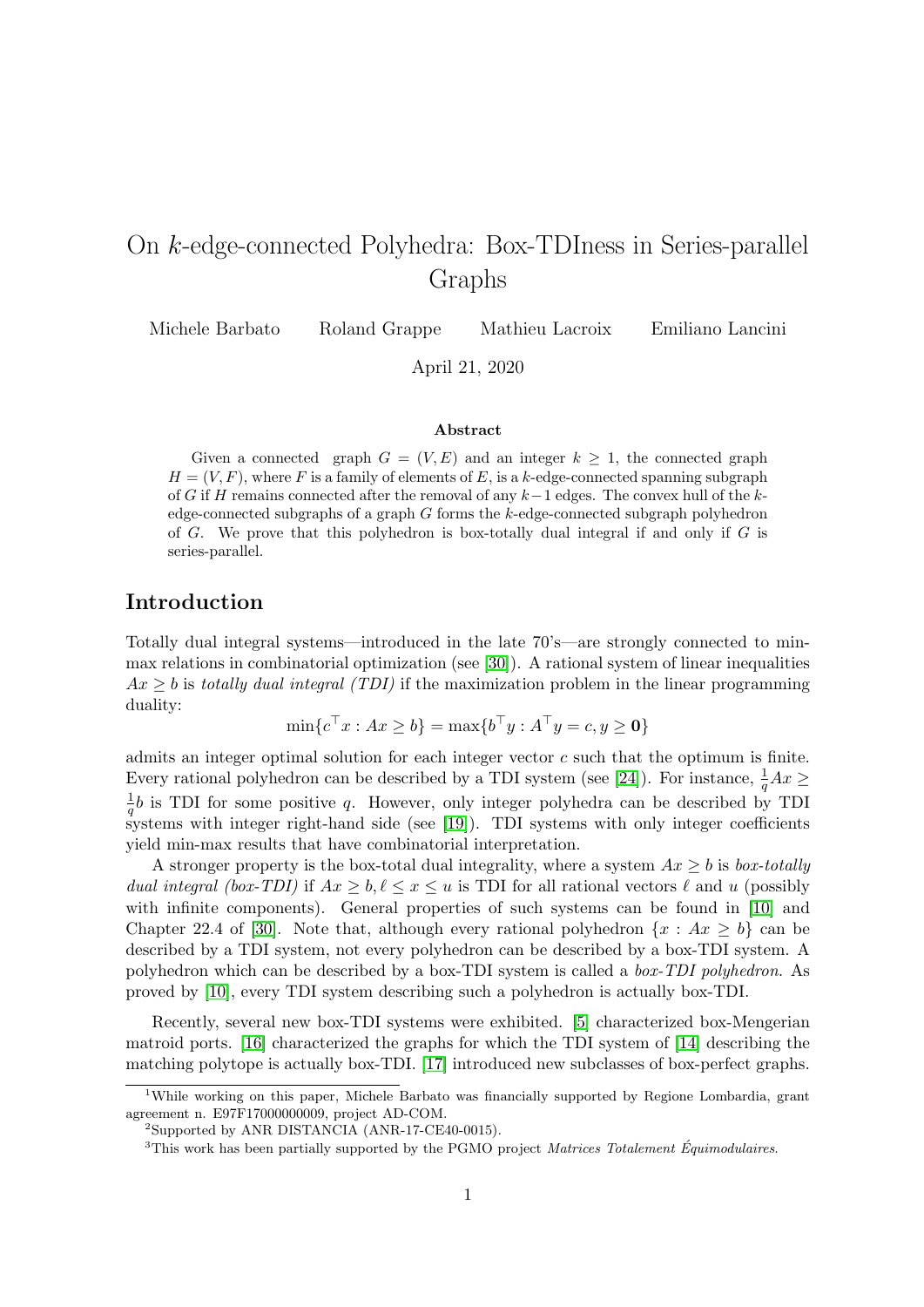[\[11\]](#page-10-6) provided several box-TDI systems in series-parallel graphs. For these graphs, [\[3\]](#page-9-1) gave the box-TDI system for the flow cone having integer coefficients and the minimum number of constraints. [\[6\]](#page-9-2) provided a box-TDI system describing the 2-edge-connected spanning subgraph polyhedron for the same class of graphs.

In this paper, we are interested in integrality properties of systems related to k-edgeconnected spanning subgraphs. Given a positive integer  $k$ , a  $k$ -edge-connected spanning sub*graph* of a connected graph  $G = (V, E)$  is a connected graph  $H = (V, F)$ , with F a family of elements of E, that remains connected after the removal of any  $k-1$  edges.

These objects model a kind of failure resistance of telecommunication networks. More precisely, they represent networks which remain connected when  $k-1$  links fail. The underlying network design problem is the k-edge-connected spanning subgraph problem (k-ECSSP): given a graph  $G$ , and positive edge costs, find a k-edge-connected spanning subgraph of  $G$  of minimum cost. Special cases of this problem are related to classic combinatorial optimization problems. The 2-ECSSP is a well-studied relaxation of the traveling salesman problem (see [\[20\]](#page-10-7)) and the 1-ECSSP is nothing but the well-known minimum spanning tree problem. While this latter is polynomial-time solvable, the k-ECSSP is  $NP$ -hard for every fixed  $k \geq 2$ (see [\[23\]](#page-10-8)).

Different algorithms have been devised in order to deal with the k-ECSSP. Notable examples are branch-and-cut procedures [\[12\]](#page-10-9), approximation algorithms [\[22\]](#page-10-10). Cutting plane algorithms [\[26\]](#page-11-1), and heuristics [\[9\]](#page-9-3). [\[32\]](#page-11-2), introduced a linear-time algorithm solving the 2- ECSSP on series-parallel graphs. Most of these algorithms rely on polyhedral considerations.

The k-edge-connected spanning subgraph polyhedron of G, hereafter denoted by  $P_k(G)$ , is the convex hull of all the  $k$ -edge-connected spanning subgraphs of  $G$ . [\[13\]](#page-10-11) gave a system describing  $P_2(G)$  for series-parallel graphs. [\[31\]](#page-11-3) characterized in terms of forbidden minors the graphs for which this system describes  $P_2(G)$ . [\[8\]](#page-9-4) described  $P_k(G)$  for outerplanar graphs when k is odd. [\[15\]](#page-10-12) extended these results to series-parallel graphs for all  $k \geq 2$ . By a result of [\[1\]](#page-9-5), the inequalities in these descriptions can be separated in polynomial time, which implies that the k-ECSSP is solvable in polynomial time for series-parallel graphs.

When studying the  $k$ -edge-connected spanning subgraphs of a graph  $G$ , we can add the constraint that each edge of G can be taken at most once. We denote the corresponding polyhedron by  $Q_k(G)$ . [\[2\]](#page-9-6) described  $Q_2(G)$  for Halin graphs. Further polyhedral results for the case  $k = 2$  have been obtained by [\[4\]](#page-9-7), [\[28\]](#page-11-4), and [\[29\]](#page-11-5). [\[25\]](#page-10-13) described several basic facets of  $Q_k(G)$ . Moreover, [\[21\]](#page-10-14) extensively studied the extremal points of  $Q_k(G)$  and characterized the class of graphs for which this polytope is described by cut inequalities and  $0 \leq x \leq 1$ .

The polyhedron  $P_1(G)$  is known to be box-TDI for all graphs (see [\[27\]](#page-11-6)). For series-parallel graphs, the system given in [\[13\]](#page-10-11) describing  $P_2(G)$  is not TDI. [\[6\]](#page-9-2) showed that dividing each inequality by 2 yields a TDI system for such graphs. Actually, they proved that this system is box-TDI if and only if the graph is series-parallel.

**Contribution.** Our starting point is the result of [\[6\]](#page-9-2). First, their result implies that  $P_2(G)$ is a box-TDI polyhedron for series-parallel graphs. However, this leaves open the question of the box-TDIness of  $P_2(G)$  for non series-parallel graphs. More generally, for which integers k and graphs G is  $P_k(G)$  a box-TDI polyhedron? In this paper, we answer this question and prove that, for  $k \geq 2$ ,  $P_k(G)$  is a box-TDI polyhedron if and only if G is series-parallel.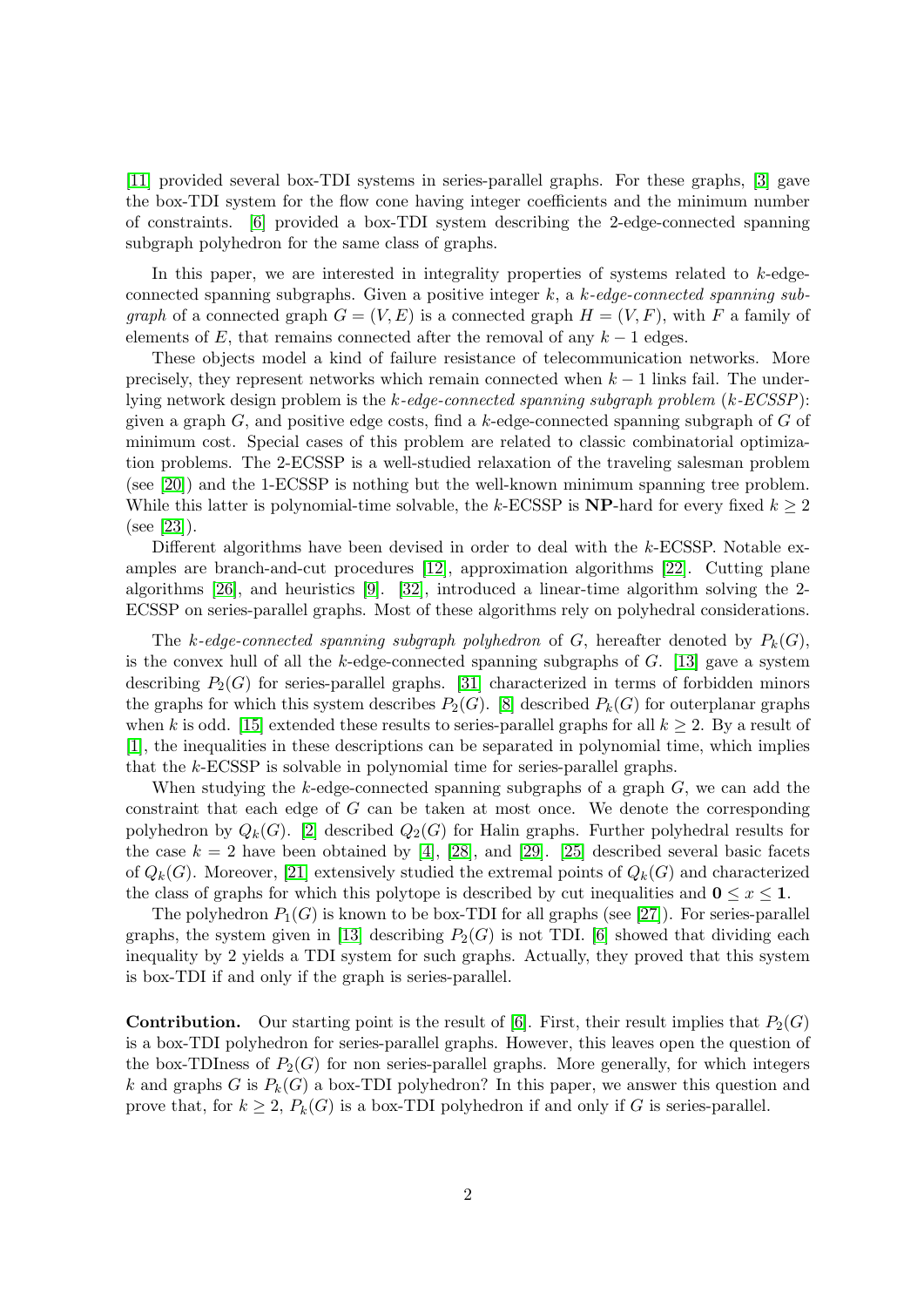## 1 Definitions and Preliminary Results

This section is devoted to the definitions, notation, and preliminary results used throughout the paper.

### 1.1 Graphs

Let  $G = (V, E)$  be a loopless undirected graph. The graph G is 2-connected if it remains connected whenever a vertex is removed. A 2-connected graph is called trivial if it is composed of a single edge. The graph obtained from two disjoint graphs by identifying two vertices, one of each graph, is called a  $1\text{-}sum$ . A subset of edges of G is called a *circuit* if it induces a connected graph in which every vertex has degree 2. Given a subset U of V, the cut  $\delta(U)$  is the set of edges having exactly one endpoint in  $U$ . A bond is a minimal nonempty cut. Given a partition  $\{V_1, \ldots, V_n\}$  of V, the set of edges having endpoints in two distinct  $V_i$ 's is called multicut and is denoted by  $\delta(V_1,\ldots,V_n)$ . We denote respectively by  $\mathcal{M}_G$  and  $\mathcal{B}_G$  the set of multicuts and the set of bonds of  $G$ . For every multicut  $M$ , there exists a unique partition  $\{V_1, \ldots, V_{d_M}\}\$  of vertices of V such that  $M = \delta(V_1, \ldots, V_{d_M})$ , and  $G[V_i]$  – the graph induced by the vertices of  $V_i$  – is connected for all  $i = 1, \ldots, d_M$ ; we say that  $d_M$  is the *order* of M.

We denote the symmetric difference of two sets S and T by  $S\Delta T$ . It is well-known that the symmetric difference of two cuts is a cut.

We denote by  $K_n$  the complete graph on n vertices, that is the simple graph with n vertices and one edge between each pair of distinct vertices.

A graph is series-parallel if its 2-connected components can be constructed from an edge by repeatedly adding edges parallel to an existing one, and subdividing edges, that is, replacing an edge by a path of length two. [\[18\]](#page-10-15) showed that series-parallel graphs are those having no  $K_4$ -minor. By construction, simple nontrivial 2-connected series-parallel graphs have least one vertex of degree 2.

**Proposition 1.1.** For a simple nontrivial 2-connected series-parallel graph, at least one of the following holds:

- <span id="page-2-0"></span>(a) two vertices of degree 2 are adjacent,
- <span id="page-2-1"></span>(b) a vertex of degree 2 belongs to a circuit of length 3,
- <span id="page-2-2"></span>(c) two vertices of degree 2 belong to a same circuit of length  $\lambda$ .

*Proof.* We proceed by induction on the number of edges. The base case is  $K_3$  for which [\(a\)](#page-2-0) holds.

Let G be a simple 2-connected series-parallel graph such that for every simple, 2-connected series-parallel graph with fewer edges at least one among  $(a)$ ,  $(b)$ , and  $(c)$  holds. Since G is simple, it can be built from a graph H by subdividing an edge e into a path f, q. Let v be the vertex of degree 2 added with this operation. By the induction hypothesis, either  $H$  is not simple, or one among  $(a)$ ,  $(b)$ , and  $(c)$  holds for  $H$ .

Let fist suppose that  $H$  is not simple, then, by  $G$  being simple,  $e$  is parallel to exactly one edge  $e_0$ . Hence,  $e_0$ ,  $f, g$  is a circuit of G length 3 containing v, hence [\(b\)](#page-2-1) holds for G.

From now on, suppose that  $H$  is simple. If [\(a\)](#page-2-0) holds for  $H$ , then it holds for  $G$ .

Suppose that [\(b\)](#page-2-1) holds for  $H$ , that is, in  $H$  there exists a circuit  $C$  of length 3 containing a vertex w of degree 2. Without loss of generality, we suppose that  $e \in C$ , as otherwise [\(b\)](#page-2-1)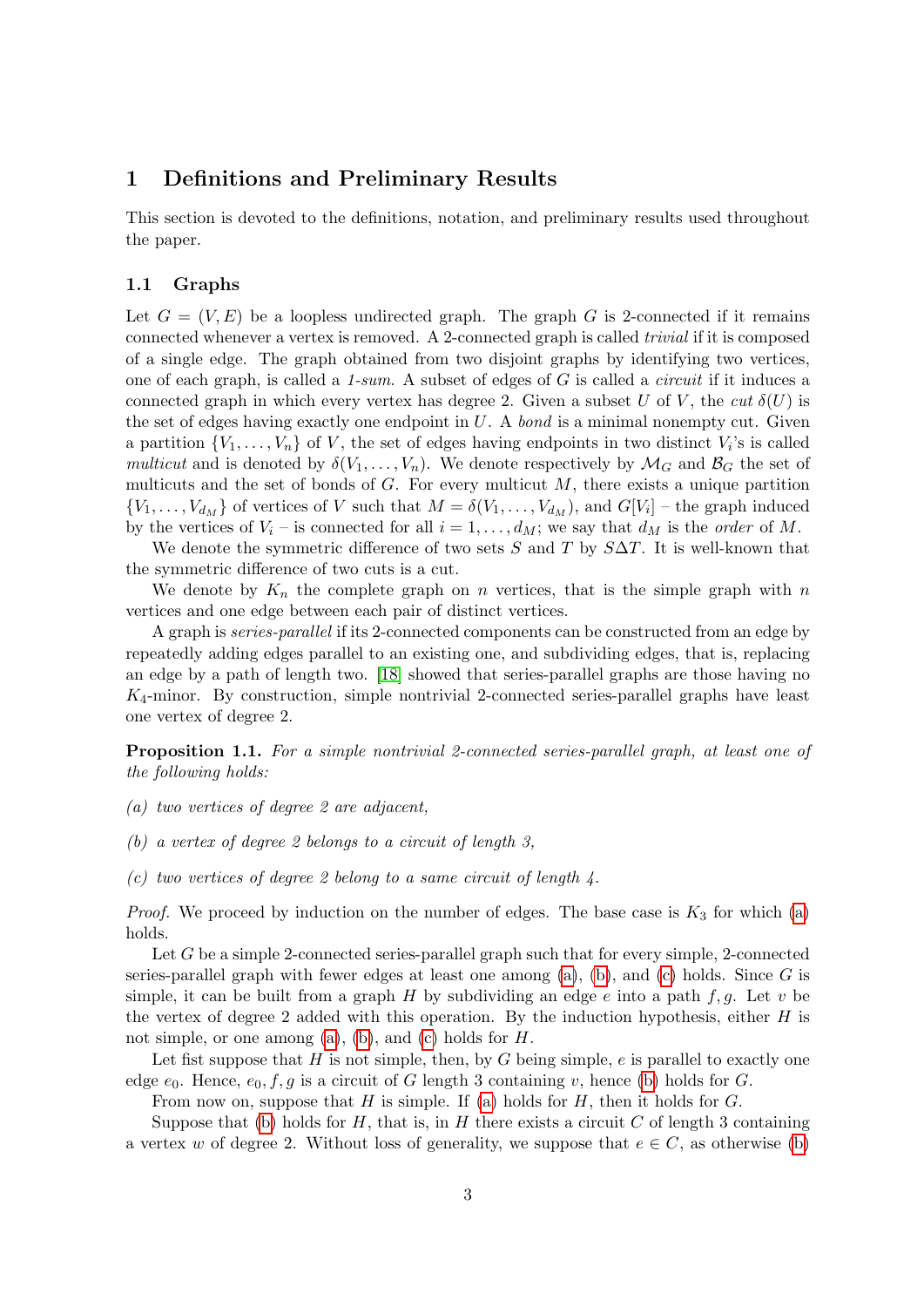holds for G. By subdividing e, we obtain a circuit of length 4 containing v and w, and hence  $(c)$  holds for  $G$ .

At last, suppose that [\(c\)](#page-2-2) holds for  $H$ , that is,  $H$  has a circuit  $C$  of length 4 containing two vertices of degree 2. Without loss of generality, we suppose that  $e \in C$ , as otherwise [\(c\)](#page-2-2) holds for G. By subdividing  $e$ , we obtain a circuit of length 5 containing three vertices of degree 2. Then, at least two of them are adjacent, and so [\(a\)](#page-2-0) holds for G.

### 1.2 Box-Total Dual Integrality

Let  $A \in \mathbb{R}^{m \times n}$  be a full row rank matrix. This matrix is *equimodular* if all its  $m \times m$  non-zero determinants have the same absolute value. The matrix  $A$  is face-defining for a face  $F$  of a polyhedron  $P \subseteq \mathbb{R}^n$  if  $\text{aff}(F) = \{x \in \mathbb{R}^n : Ax = b\}$  for some  $b \in \mathbb{R}^m$ . Such matrices are the face-defining matrices of P.

<span id="page-3-1"></span>**Theorem 1.2** ([\[7\]](#page-9-8)). Let P be a polyhedron, then the following statements are equivalent:

- $(i)$  P is box-TDI.
- <span id="page-3-0"></span>(ii) Every face-defining matrix of  $P$  is equimodular.
- (iii) Every face of  $P$  has an equimodular face-defining matrix.

The equivalence of conditions  $(ii)$  and  $(iii)$  stems from the following observation.

<span id="page-3-4"></span>**Observation 1.3** ([\[7\]](#page-9-8)). Let F be a face of a polyhedron. If a face-defining matrix of F is equimodular, then so are all face-defining matrices of F.

<span id="page-3-2"></span>**Observation 1.4.** Let  $A \in \mathbb{R}^{I \times J}$  be a full row rank matrix,  $j \in J$ , c be a column of A, and  $\mathbf{v} \in \mathbb{R}^I$ . If A is equimodular, then so are:

(i) 
$$
\begin{bmatrix} A & \mathbf{c} \end{bmatrix}
$$
, (ii)  $\begin{bmatrix} A \\ \pm \chi^j \end{bmatrix}$  if it is full row rank, (iii)  $\begin{bmatrix} A & \mathbf{v} \\ \mathbf{0}^\top & \pm 1 \end{bmatrix}$ , and (iv)  $\begin{bmatrix} A & \mathbf{0} \\ \pm \chi^j & \pm 1 \end{bmatrix}$ .

<span id="page-3-3"></span>**Observation 1.5** ([\[7\]](#page-9-8)). Let  $P \subseteq \mathbb{R}^n$  be a polyhedron and let  $F = \{x \in P : Bx = b\}$  be a face of P. If B has full row rank and  $n - \dim(F)$  rows, then B is face-defining for F.

### 1.3 k-edge-connected Spanning Subgraph Polyhedron

(1)

The *dominant* of a polyhedron P is  $dom(P) = \{x : x = y + z, \text{ for } y \in P \text{ and } z \ge 0\}.$  Note that  $P_k(G)$  is the dominant of the convex hull of all k-edge-connected spanning subgraphs of G that have each edge taken at most  $k$  times. Since the dominant of a polyhedron is a polyhedron,  $P_k(G)$  is a polyhedron even though it is the convex hull of an infinite number of points.

From now on,  $k \geq 2$ . [\[15\]](#page-10-12) gave a complete description of  $P_k(G)$  for all k, when G is series-parallel.

**Theorem 1.6.** Let G be a series-parallel graph and  $k$  be a positive integer. Then, when  $k$  is even,  $P_k(G)$  is described by:

$$
\{x(D) \ge k \quad \text{for all cuts } D \text{ of } G,\tag{1a}
$$

$$
\{x \ge 0,\tag{1b}
$$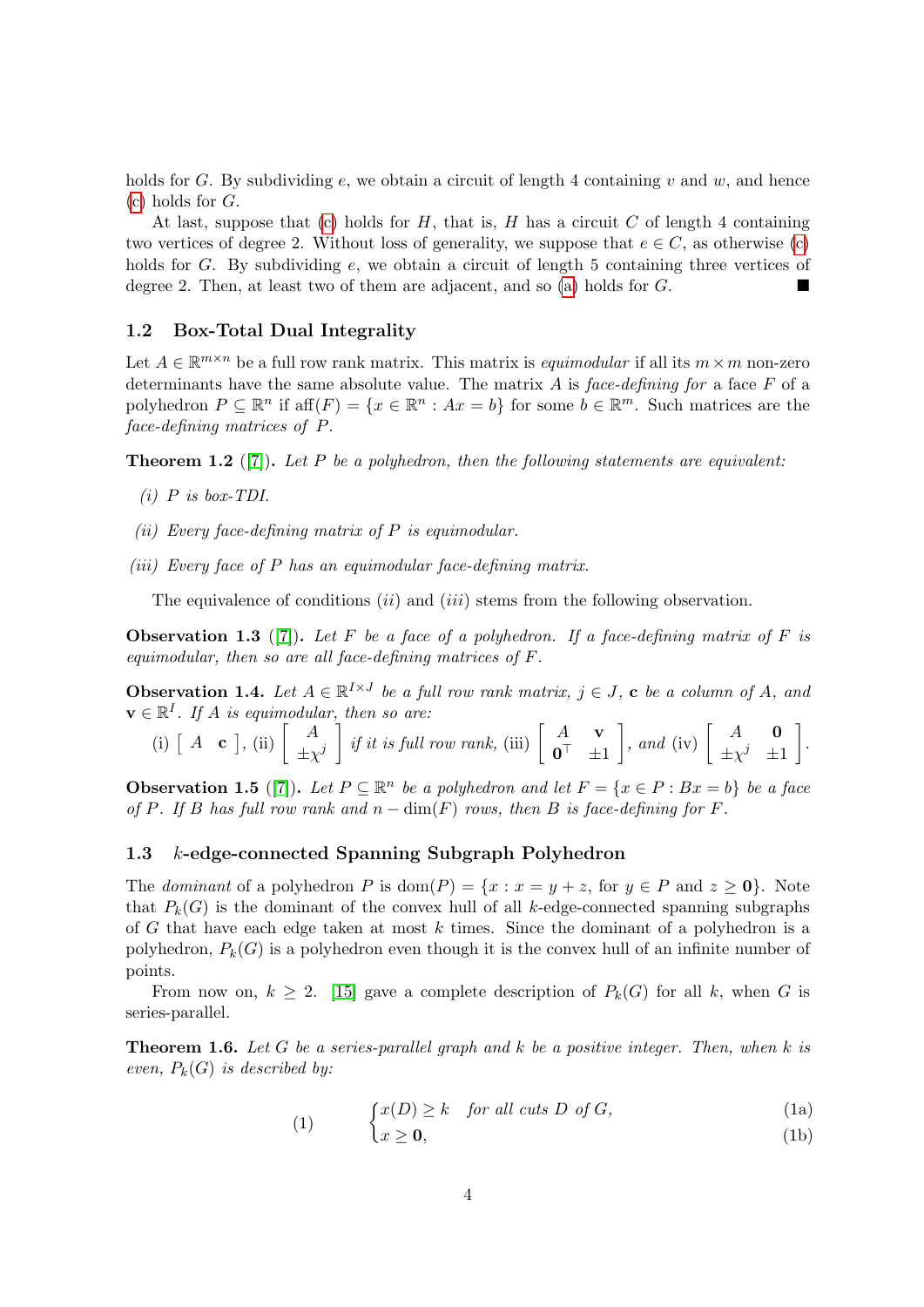and, when k is odd,  $P_k(G)$  is described by:

<span id="page-4-8"></span><span id="page-4-7"></span><span id="page-4-0"></span>(2) 
$$
\begin{cases} x(M) \geq \frac{k+1}{2} d_M - 1 & \text{for all multis cuts } M \text{ of } G, \\ x \geq \mathbf{0}. \end{cases}
$$
 (2a) (2b)

The incidence vector of a family F of E is the vector  $\chi^F$  of  $\mathbb{Z}^E$  such that e's coordinate is the multiplicity of  $e$  in  $F$  for all  $e$  in  $E$ . Since there is a bijection between families and their incidence vectors, we will often use the same terminology for both. Since the incidence vector of a multicut  $\delta(V_1,\ldots,V_{d_M})$  is the half-sum of the incidence vectors of the bonds  $\delta(V_1), \ldots, \delta(V_{d_M})$ , we can deduce an alternative description of  $P_{2h}(G)$ .

**Corollary 1.7.** Let G be a series-parallel graph and k be a positive even integer. Then  $P_k(G)$ is described by:

<span id="page-4-1"></span>(3) 
$$
\begin{cases} x(M) \ge \frac{k}{2} d_M & \text{for all multicuts } M \text{ of } G, \\ x \ge 0. \end{cases}
$$
 (3a) (3b)

We call constraints [\(2a\)](#page-4-0) and [\(3a\)](#page-4-1) partition constraints. A multicut  $M$  is tight for a point of  $P_k(G)$  if this point satisfies with equality the partition constraint [\(2a\)](#page-4-0) (resp. [\(3a\)](#page-4-1)) associated with M when k is odd (resp. even). Moreover, M is tight for a face F of  $P_k(G)$  if it is tight for all the points of  $F$ .

The following results give some insight on the structure of tight multicuts.

<span id="page-4-6"></span>**Theorem 1.8** ([\[15\]](#page-10-12)). Let  $k > 1$  be odd, let x be a point of  $P_k(G)$ , and let  $M = \delta(V_1, \ldots, V_{d_M})$ be a tight multicut for  $x$ . Then, the following hold:

<span id="page-4-10"></span>(i) if  $d_M \geq 3$ , then  $x(\delta(V_i) \cap \delta(V_j)) \leq \frac{k+1}{2}$  $\frac{+1}{2}$  for all  $i \neq j \in \{1, \ldots, d_M\}.$ 

<span id="page-4-5"></span>(ii)  $G \setminus V_i$  is connected for all  $i = 1, \ldots, d_M$ .

<span id="page-4-9"></span>**Observation 1.9.** Let M be a multicut of G strictly containing  $\delta(v) = \{f, g\}$ . If M is tight for a point of  $P_k(G)$ , then both  $M \setminus f$  and  $M \setminus g$  are multicuts of G of order  $d_M - 1$ .

[\[8\]](#page-9-4) gave sufficient conditions for an inequality to be facet defining. The following proposition is a direct consequence of [\[8,](#page-9-4) Theorem 2.4].

<span id="page-4-3"></span>**Proposition 1.10.** Let G be a graph having  $K_4$  as a minor and let  $k > 1$  be an odd integer. Then, there exist two disjoint nonempty subsets of edges of  $G, E'$  and  $E''$ , and a rational b such that

$$
\chi^{E'} + 2\chi^{E''} \ge b,\tag{4}
$$

is a facet-defining inequality of  $P_k(G)$ .

[\[6\]](#page-9-2) provided a box-TDI system for  $P_2(G)$  for series-parallel graphs.

<span id="page-4-2"></span>**Theorem 1.11** ([\[6\]](#page-9-2)). The system:

<span id="page-4-4"></span>
$$
\begin{cases} \frac{1}{2}x(D) \ge 1 & \text{for all cuts } D \text{ of } G, \\ x \ge 0 & \end{cases}
$$
 (5)

is box-TDI if and only if G is a series-parallel graph.

This result proves that  $P_2(G)$  is box-TDI for all series-parallel graphs, and gives a TDI system describing this polyhedron in this case. At the same time, Theorem [1.11](#page-4-2) is not sufficient to state that  $P_2(G)$  is a box-TDI polyhedron if and only if G is series-parallel.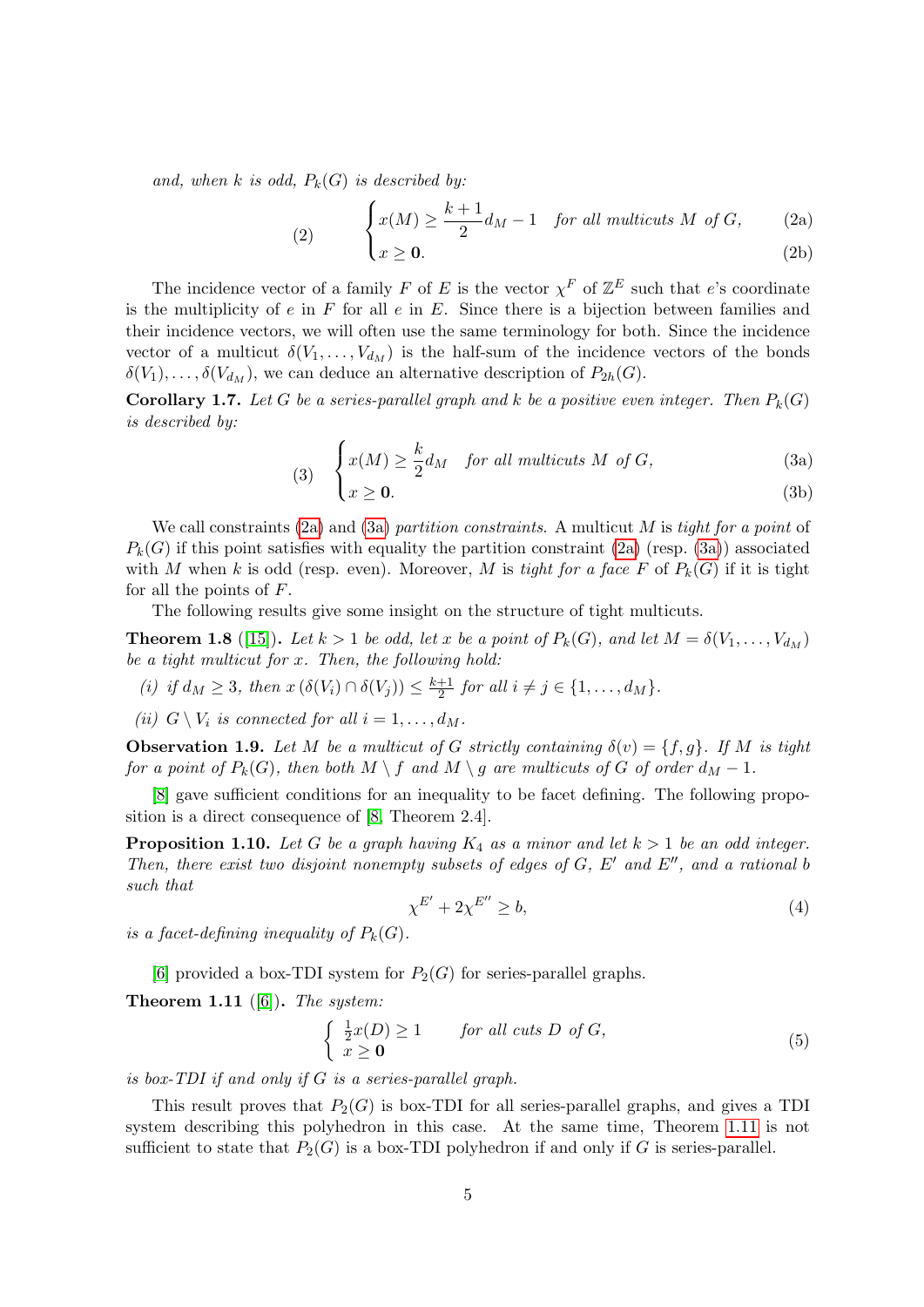# 2 Box-TDIness of  $P_k(G)$

In this section we show that, for  $k \geq 2$ ,  $P_k(G)$  is a box-TDI polyhedron if and only if G is series-parallel.

When  $k \geq 2$ ,  $P_k(G)$  is not box-TDI for all graphs as stated by the following lemma.

<span id="page-5-0"></span>**Lemma 2.1.** For  $k \geq 2$ , if  $G = (V, E)$  contains a  $K_4$ -minor, then  $P_k(G)$  is not box-TDI.

*Proof.* When  $k$  is odd, Proposition [1.10](#page-4-3) shows that there exists a facet-defining inequality that is described by a non equimodular matrix. Thus,  $P_k(G)$  is not box-TDI by Statement [\(ii\)](#page-3-0) of Theorem [1.2.](#page-3-1)

We now prove the case when k is even. Since G is connected and has a  $K_4$ -minor, there exists a partition  $\{V_1,\ldots,V_4\}$  of V such that  $G[V_i]$  is connected and  $\delta(V_i,V_j) \neq \emptyset$  for all  $i < j \in \{1, \ldots, 4\}$ . We prove that the matrix T whose three rows are  $\chi^{\delta(V_i)}$  for  $i = 1, 2, 3$ is a face-defining matrix for  $P_k(G)$  which is not equimodular. This will end the proof by Statement [\(ii\)](#page-3-0) of Theorem [1.2.](#page-3-1)

Let  $e_{ij}$  be an edge in  $\delta(V_i, V_j)$  for all  $i < j \in \{1, \ldots, 4\}$ . The submatrix of T formed by the columns associated with edges  $e_{ij}$  is the following:

|                        | $e_{12}$ | $e_{13}$ | $e_{23}$       | $e_{14}$ $e_{24}$ | $e_{34}$ |
|------------------------|----------|----------|----------------|-------------------|----------|
| $\gamma^{\delta(V_1)}$ |          |          | $\overline{0}$ | $\Box$            |          |
| $\chi^{\delta(V_2)}$   |          |          |                |                   |          |
| $\gamma^{\delta(V_3)}$ |          |          |                |                   |          |

The matrix T is not equimodular as the first three columns form a matrix of determinant  $-2$ whereas the last three ones have determinant 1.

To show that T is face-defining, we exhibit  $|E| - 2$  affinely independent points of  $P_k(G)$ satisfying the partition constraint [\(3a\)](#page-4-1) associated with the multicut  $\delta(V_i)$ , that is  $x(\delta(V_i)) = k$ , for  $i = 1, 2, 3$ .

Let  $D_1 = \{e_{12}, e_{14}, e_{23}, e_{34}\}, D_2 = \{e_{12}, e_{13}, e_{24}, e_{34}\}, D_3 = \{e_{13}, e_{14}, e_{23}, e_{24}\}$  and  $D_4 =$  ${e_{14}, e_{24}, e_{34}}$ . First, we define the points  $S_j = \sum_{i=1}^{4} k \chi^{E[V_i]} + \frac{k}{2}$  $\frac{k}{2}\chi^{D_j}$ , for  $j=1,2,3$ , and  $S_4 = \sum_{i=1}^4 k \chi^{E[V_i]} + k \chi^{D_4}$ . Note that they are affinely independent.

Now, for each edge  $e \notin \{e_{12}, e_{13}, e_{14}, e_{23}, e_{24}, e_{34}\}$ , we construct the point  $S_e$  as follows. When  $e \in E[V_i]$  for some  $i = 1, ..., 4$ , we define  $S_e = S_4 + \chi^e$ . Adding the point  $S_e$  maintains affine independence as  $S_e$  is the only point not satisfying  $x_e = k$ . When  $e \in \delta(V_i, V_j)$  for some *i*, *j*, we define  $S_e = S_\ell - \chi^{e_{ij}} + \chi^e$ , where  $S_\ell$  is  $S_1$  if  $e \in \delta(V_1, V_4) \cup \delta(V_2, V_3)$  and  $S_2$  otherwise. Affine independence comes because  $S_e$  is the only point involving e.

### <span id="page-5-1"></span>**Theorem 2.2.** For  $k \geq 2$ ,  $P_k(G)$  is a box-TDI polyhedron if and only if G is series-parallel.

*Proof.* Necessity stems from Lemma [2.1.](#page-5-0) Let us now prove sufficiency. When  $k = 2$ , the box-TDIness of System  $(5)$  has been shown by  $[6]$ . This implies box-TDIness for all even k: multiplying the right-hand side of a box-TDI system by a positive rational preserves its box-TDIness (see [\[30,](#page-11-0) Section 22.5]). The system obtained by multiplying the right-hand side of System [\(5\)](#page-4-4) by  $\frac{k}{2}$  describes  $P_k(G)$  when k is even. Hence, the latter is a box-TDI polyhedron.

The rest of the proof is dedicated to the case where  $k = 2h + 1$  for some  $h \ge 1$ . For this purpose, we prove that every face of  $P_{2h+1}(G)$  admits an equimodular face-defining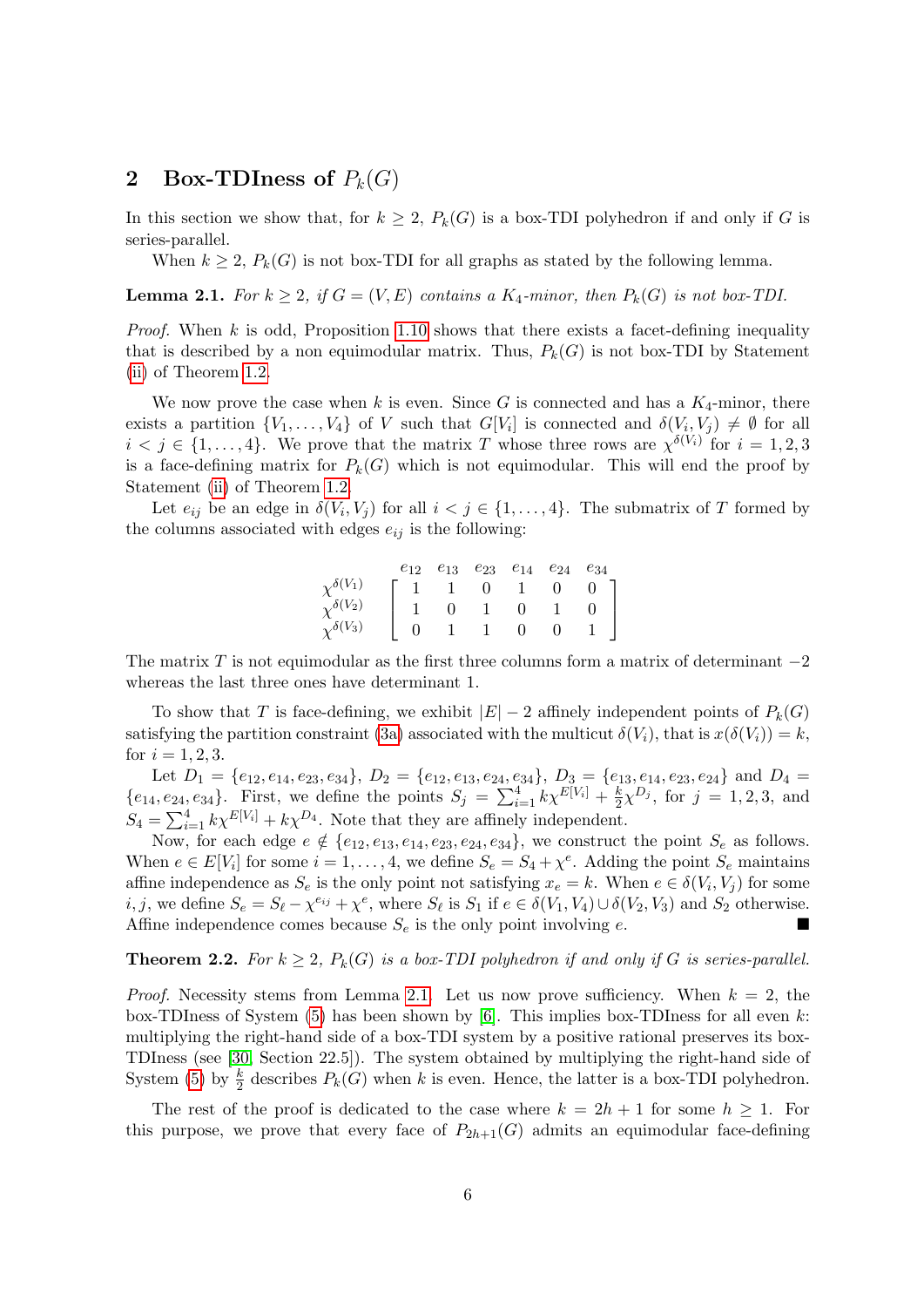matrix. The characterization of box-TDIness given in Theorem [1.2](#page-3-1) concludes. We proceed by induction on the number of edges of G.

As a base-case of the induction we consider the series-parallel graph G consisting of two vertices connected by a single edge. Then,  $P_{2h+1}(G) = \{x \in \mathbb{R}_+ : x \ge 2h + 1\}$  is box-TDI.

(1-sum) Let G be the 1-sum of two series-parallel graphs  $G^1 = (W^1, E^1)$  and  $G^2 =$  $(W^2, E^2)$ . By induction, there exist two box-TDI systems  $A^1 y \geq b^1$  and  $A^2 z \geq b^2$  describing respectively  $P_{2h+1}(G^1)$  and  $P_{2h+1}(G^2)$ . If v is the vertex of G obtained by the identification,  $G \setminus v$  is not connected, hence, by Statement [\(ii\)](#page-4-5) of Theorem [1.8,](#page-4-6) a multicut M of G is tight for a face of  $P_{2h+1}(G)$  only if  $M \subseteq E^i$  for some  $i = 1, 2$ . It follows that for every face F of  $P_{2h+1}(G)$  there exist two faces  $F^1$  and  $F^2$  of  $P_{2h+1}(G^1)$  and  $P_{2h+1}(G^2)$  respectively, such that  $F = F^1 \times F^2$ . Then  $P_{2h+1}(G) = \{(y, z) \in \mathbb{R}^{E^1} _+ \times \mathbb{R}^{E^2} _+ : A^1y \ge b^1, A^2z \ge b^2\}$  and so it is box-TDI.

(Parallelization) Let now G be obtained from a series-parallel graph  $H$  by adding an edge g parallel to an edge f of H and suppose that  $P_{2h+1}(H)$  is box-TDI. Note that  $P_{2h+1}(G)$ is obtained from  $P_{2h+1}(H)$  by duplicating f's column and adding  $x_g \geq 0$ . Hence, by [\[6,](#page-9-2) Lemma 3.1,  $P_{2h+1}(G)$  is a box-TDI polyhedron.

(Subdivision) Let  $G = (V, E)$  be obtained by subdividing an edge uw of a series-parallel graph  $G' = (V', E')$  into a path of length two uv, vw. By contradiction, suppose there exists a non-empty face  $F = \{x \in P_{2h+1}(G) : A_F x = b_F\}$  such that  $A_F$  is a face-defining matrix of  $F$  which is not equimodular. Take such a face with maximum dimension. Then, every face-defining submatrix of  $A_F$  is equimodular. We may assume that  $A_F$  is given by the left-hand side of a subset of constraints of System [\(2\)](#page-4-7). We denote by  $\mathcal{M}_F$  the set of multicuts associated with the left-hand sides of constraints [\(2a\)](#page-4-0) appearing in  $A_F$ , and by  $\mathcal{E}_F$  the set of edges associated with the nonnegativity constraints [\(2b\)](#page-4-8) appearing in  $A_F$ .

### Claim 2.2.1.  $\mathcal{E}_F = \emptyset$ .

*Proof.* Suppose there exists an edge  $e \in \mathcal{E}_F$ . Let  $H = G \setminus e$  and let  $A_{F_H} x = b_{F_H}$  be the system obtained from  $A_F x = b_F$  by removing the column and the nonnegativity constraint associated with e. The matrix  $A_F$  being of full row rank, so is  $A_{F_H}$ . Since  $M \setminus e$  is a multicut of H for all M in  $\mathcal{M}_F$ , the set  $F_H = \{x \in P_{2h+1}(H) : A_{F_H} x = b_{F_H}\}\$ is a face of  $P_{2h+1}(H)$ . Moreover, deleting e's coordinate of aff $(F)$  gives aff $(F_H)$  so  $A_{F_H}$  is face-defining for  $F_H$ . By the induction hypothesis,  $A_{F_H}$  is equimodular, and hence so is  $A_F$  by Observation [1.4-](#page-3-2)(iii). È

### <span id="page-6-0"></span>Claim 2.2.2. For all  $e \in \{uv, vw\}$ , at least one multicut of  $\mathcal{M}_F$  different from  $\delta(v)$  contains e.

*Proof.* Suppose that uv belongs to no multicut of  $\mathcal{M}_F$  different from  $\delta(v)$ .

First, suppose that  $\delta(v)$  does not belong to  $\mathcal{M}_F$ . Then, the column of  $A_F$  associated with uv is zero. Let  $A'_F$  be the matrix obtained from  $A_F$  by removing this column. Every multicut of G not containing uv is a multicut of G' (relabelling vw by uw), so the rows of  $A'_F$  are associated with multicuts of G'. Thus,  $F' = \{x \in P_k(G') : A'_F x = b_F\}$  is a face of  $P_{2h+1}(G')$ . Removing uv's coordinate from the points of  $F$  gives a set of points of  $F'$  of affine dimension at least  $\dim(F) - 1$ . Since  $A'_F$  has the same rank of  $A_F$  and one column less than  $A_F$ , then  $A'_F$  is face-defining for F' by Observation [1.5.](#page-3-3) By induction hypothesis,  $A'_F$  is equimodular, hence so is  $A_F$ .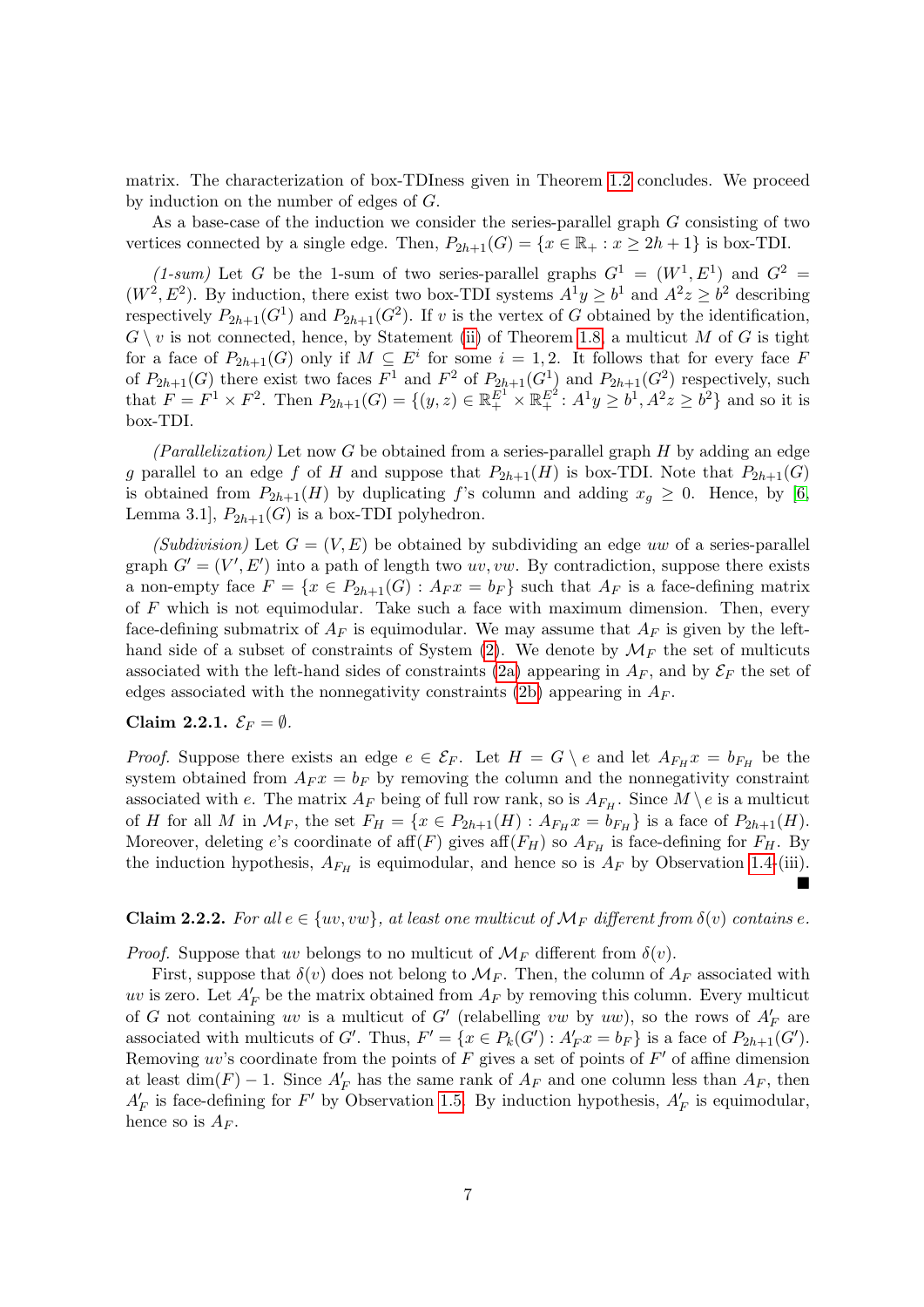Suppose now that  $\delta(v)$  belongs to  $\mathcal{M}_F$ . Then, the column of  $A_F$  associated with uv has zeros in each row but  $\chi^{\delta(v)}$ . Let  $A_F^*x = b_F^*$  be the system obtained from  $A_F x = b_F$  by removing the row associated with  $\delta(v)$ . Then  $F^* = \{x \in P_k(G) : A_F^* x = b_F^*\}$  is a face of  $P_k(G)$  of dimension dim(F) + 1. Indeed, it contains F and  $z + \alpha \chi^{uv}$  for every point z of F and  $\alpha > 0$ . Hence,  $A_F^*$  is face-defining for  $F^*$ . This matrix is equimodular by the maximality assumption on  $F$ , and so is  $A_F$  by Observation [1.4-](#page-3-2)(iv).

<span id="page-7-0"></span>Claim 2.2.3.  $|M \cap \delta(v)| \neq 1$  for every multicut  $M \in \mathcal{M}_F$ .

*Proof.* Suppose there exists a multicut M tight for F such that  $|M \cap \delta(v)| = 1$ . Without loss of generality, suppose that M contains uv and not vw. Then,  $F \subseteq \{x \in P_{2h+1}(G) :$  $x_{vw} \geq x_{uv}$  because of the partition inequality [\(2a\)](#page-4-0) associated with the multicut  $M\Delta\delta(v)$ . Moreover, the partition inequality associated with  $\delta(v)$  and the integrality of  $P_{2h+1}(G)$  imply  $F \subseteq \{x \in P_{2h+1}(G) : x_{vw} \ge h+1\}.$  The proof is divided into two cases.

**Case 1.**  $F \subseteq \{x \in P_{2h+1}(G) : x_{vw} = h+1\}$ . We prove this case by exhibiting an equimodu-lar face-defining matrix for F. By Observation [1.3,](#page-3-4) this implies that  $A_F$  equimodular, which contradicts the assumption on F.

Equality  $x_{vw} = h + 1$  can be expressed as a linear combination of rows of  $A_F x = b_F$ . Let  $A'_F x = b'_F$  denote the system obtained by replacing a row of  $A_F x = b_F$  by  $x_{vw} = h+1$  in such a way that the underlying affine space remains unchanged. Denote by  $\mathcal N$  the set of multicuts of  $\mathcal{M}_F$  containing vw but not uv. If  $\mathcal{N} \neq \emptyset$ , then let N be in N. We now modify the system  $A'_F x = b'_F$  by performing the following operations.

- 1. Every row associated with a multicut M strictly containing  $\delta(v)$  is replaced by the partition constraint [\(2a\)](#page-4-0) associated with  $M \setminus vw$  set to equality.
- 2. Whenever  $\delta(v) \in M_F$ , replace the row associated with  $\delta(v)$  by the box constraint  $x_{uv} = h.$
- 3. Replace every row associated with  $M \in \mathcal{N} \backslash N$  by the partition constraint [\(2a\)](#page-4-0) associated with  $M\Delta\delta(v)$  set to equality.
- 4. Whenever  $\mathcal{N} \neq \emptyset$ , replace the row associated with N by the box constraint  $x_{uv} = h + 1$ .

These operations do not modify the underlying affine space. Indeed, in Operation 1,  $M \setminus vw$ is tight for F because of Observation [1.9](#page-4-9) and  $F \subseteq \{x \in P_{2h+1}(G) : x_{vw} = h + 1\}$ . Operation 2 is applied only if  $F \subseteq \{x \in P_{2h+1}(G) : x_{uv} = h\}$ . Operations 3 and 4 are applied only if  $\mathcal{N} \neq \emptyset$ , which implies that  $F \subseteq \{x \in P_{2h+1}(G) : x_{uv} = h + 1\}$  because of the constraint [\(2a\)](#page-4-0) associated with  $N\Delta\delta(v)$  and  $F \subseteq \{x \in P_{2h+1}(G) : x_{vw} \geq x_{uv}\}.$  Note that Operations 2 and 4 cannot be applied both, hence the rank of the matrix remains unchanged.

Let  $A''_F x = b''_F$  be the system obtained by removing the row  $x_{vw} = h + 1$  from  $A'_F x = b'_F$ . By construction,  $A''_F x = b''_F$  is composed of constraints [\(2a\)](#page-4-0) set to equality and possibly  $x_{uv} = h$  or  $x_{uv} = h + 1$ . Moreover, the column of  $A''_F$  associated with vw is zero. Let  $F'' = \{x \in P_{2h+1}(G) : A''_F x = b''_F\}.$  For every point z of F and  $\alpha \geq 0$ ,  $z + \alpha \chi^{vw}$  belongs to  $F''$  because the column of  $A''_F$  associated with vw is zero, and  $z + \alpha \chi^{vw} \in P_{2h+1}(G)$ . This implies that  $\dim(F'') \geq \dim(F) + 1$ .

If  $F''$  is a face of  $P_{2h+1}(G)$ , then  $A''_F$  is face-defining for  $F''$  by Observation [1.5](#page-3-3) and by  $A'_F$  being face-defining for F. By the maximality assumption on F,  $A''_F$  is equimodular, and hence so is  $A'_F$  by Observation [1.4-](#page-3-2)(ii).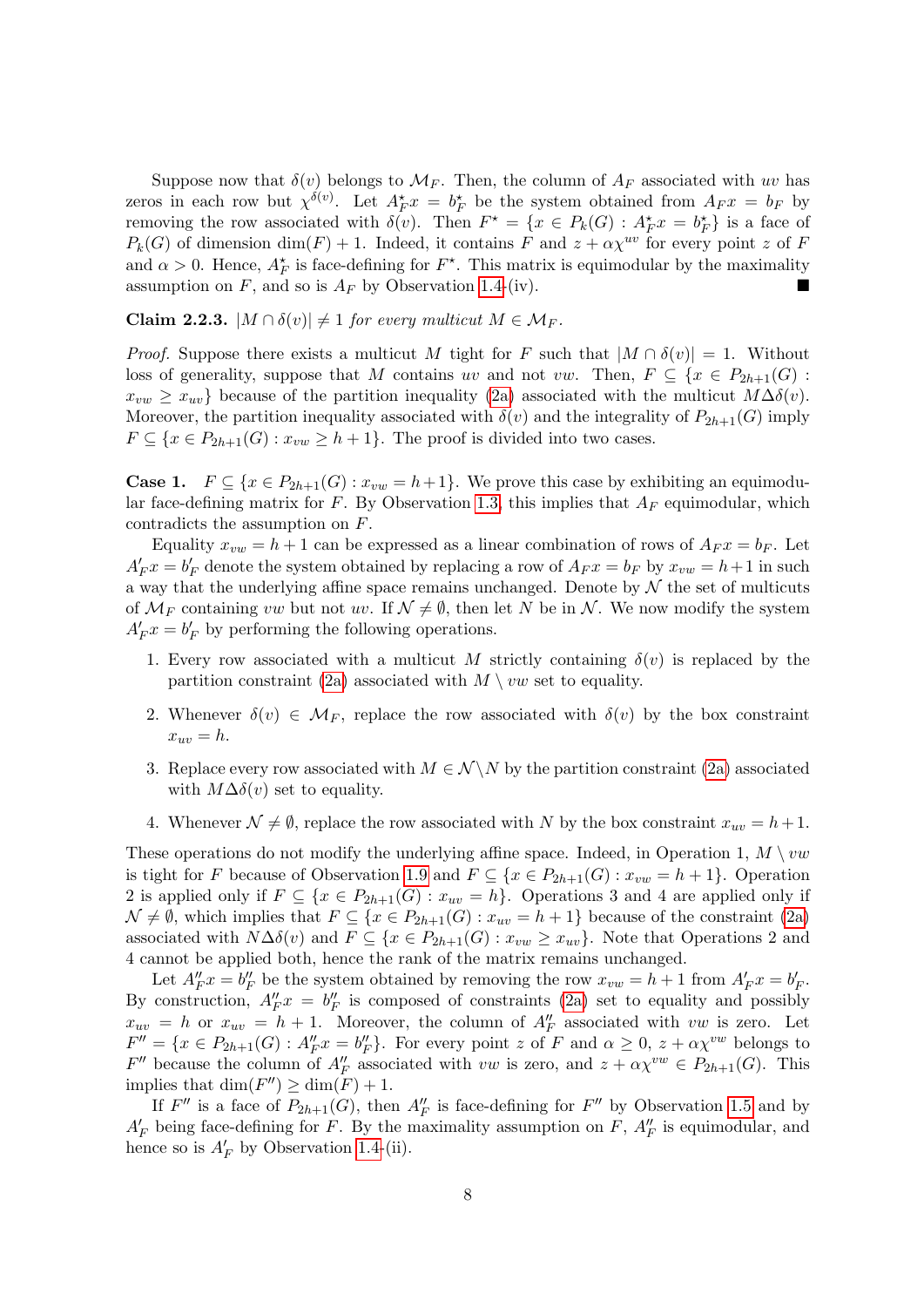Otherwise, by construction,  $F'' = F^* \cap \{x \in \mathbb{R}^E : x_{uv} = t\}$  where  $F^*$  is a face of  $P_{2h+1}(G)$ strictly containing F and  $t \in \{h, h+1\}$ . Therefore, there exists a face-defining matrix of  $F''$  given by a face-defining matrix of  $F^*$  and the row  $\chi^{uv}$ . Such a matrix is equimodular by the maximality assumption of F and Observation [1.4-](#page-3-2)(ii). Hence,  $A''_F$  is equimodular by Observation [1.3,](#page-3-4) and so is  $A'_F$  by Observation [1.4-](#page-3-2)(ii).

**Case 2.**  $F \nsubseteq \{x \in P_{2h+1}(G) : x_{vw} = h+1\}$ . Thus, there exists  $z \in F$  such that  $z_{vw} > h+1$ . By Claim [2.2.2,](#page-6-0) there exists a multicut  $N \neq \delta(v)$  containing vw which is tight for F. By Statement [\(i\)](#page-4-10) of Theorem [1.8,](#page-4-6) the existence of z implies that N is a bond. Thus,  $uv \notin N$ and  $F \subseteq \{x \in P_{2h+1}(G) : x_{vw} = x_{uv}\}.$  Consequently,  $L = N\Delta\delta(v)$  is also a bond tight for  $F$ . Moreover,  $N$  is the unique multicut tight for  $F$  containing  $vw$ . Suppose indeed that there exists a multicut  $B$  containing vw tight for  $F$ . Then,  $B$  is a bond by Statement [\(i\)](#page-4-10) of Theorem [1.8](#page-4-6) and the existence of z. Moreover,  $B\Delta N$  is a multicut not containing vw. This implies that no point x of F satisfies the partition constraint associated with  $B\Delta N$  because  $x(B\Delta N) = x(B) + x(N) - 2x(B \cap N) = 2(2h + 1) - 2x(B \cap N) \le 4h + 2 - 2x_e \le 2h$ , a contradiction.

Consider the matrix  $A_F^*$  obtained from  $A_F$  by removing the row associated with N. Matrix  $A_F^*$  is a face-defining matrix for a face  $F^* \supseteq F$  of  $P_{2h+1}(G)$  because  $F^*$  contains F and  $z + \alpha \chi^{uv}$  for every point z of F and  $\alpha > 0$ . By the maximality assumption, the matrix  $A_F^*$  is equimodular. Let  $B_F$  be the matrix obtained from  $A_F$  by replacing the row  $\chi^N$  by the row  $\chi^N - \chi^L$ . Then,  $B_F$  is face-defining for F. Moreover,  $B_F$  is equimodular by Observation [1.4-](#page-3-2)  $(iv)$  — a contradiction.

Let  $A'_F x = b'_F$  be the system obtained from  $A_F x = b_F$  by removing uv's column from  $A_F$ and subtracting  $h+1$  times this column to  $b_F$ . We now show that  $\{x \in P_{2h+1}(G'): A'_F x = b'_F\}$ is a face of  $P_{2h+1}(G')$  if  $\delta(v) \notin \mathcal{M}_F$ , and  $P_{2h+1}(G') \cap \{x : x_{uw} = h\}$  otherwise. Indeed, consider a multicut M in  $\mathcal{M}_F$ . If  $M = \delta(v)$ , then the row of  $A'_F x = b'_F$  induced by M is nothing but  $x_{uw} = h$ . Otherwise, by Observation [1.9](#page-4-9) and Claim [2.2.3,](#page-7-0) the set  $M \setminus uv$  is a multicut of G' (relabelling vw by uw) of order  $d_M$  if uv  $\notin M$  and  $d_M - 1$  otherwise. Thus, the row of  $A'_F x = b'_F$  induced by M is the partition constraint [\(2a\)](#page-4-0) associated with  $M \setminus uv$  set to equality.

By construction,  $A'_F$  has full row rank and one column less than  $A_F$ . We prove that  $A'_F$  is face-defining by exhibiting  $dim(F)$  affinely independent points of  $P_{2h+1}(G')$  satisfying  $A'_F x = b'_F$ . Because of the integrality of  $P_{2h+1}(G)$ , there exist  $n = \dim(F) + 1$  affinely independent integer points  $z^1, \ldots, z^n$  of F. By Claim [2.2.3,](#page-7-0) every multicut in  $\mathcal{M}_F$  contains either both uv and vw or none of them. Then, Claim [2.2.2](#page-6-0) and Statement [\(i\)](#page-4-10) of Theorem [1.8](#page-4-6) imply that  $F \subseteq \{x \in \mathbb{R}^E : x_{uv} \leq h+1, x_{vw} \leq h+1\}$ . Combined with the partition inequality  $x_{uv} + x_{vw} \ge 2h + 1$  associated with  $\delta(v)$ , this implies that at least one of  $z_{uv}^i$  and  $z_{vw}^i$  is equal to  $h + 1$  for  $i = 1, \ldots, n$ . Since exchanging the uv and vw coordinates of any point of F gives a point of F by Claim [2.2.3,](#page-7-0) the hypotheses on  $z^1, \ldots, z^n$  are preserved under the assumption that  $z_{uv}^i = h+1$  for  $i = 1, ..., n-1$ . Let  $y^1, ..., y^{n-1}$  be the points obtained from  $z^1, \ldots, z^{n-1}$  by removing uv's coordinate. Since every multicut of G' is a multicut of G with the same order,  $y^1, \ldots, y^{n-1}$  belong to  $P_{2h+1}(G')$ . By construction, they satisfy  $A'_F x = b'_F$  so they belong to a face of  $P_{2h+1}(G')$  or  $P_{2h+1}(G') \cap \{x : x_{uw} = h\}$ . This implies that  $A'_F$  is a face-defining matrix of  $P_{2h+1}(G')$  if  $\delta(v) \notin \mathcal{M}_F$ , and  $P_{2h+1}(G') \cap \{x : x_{uw} = h\}$  otherwise.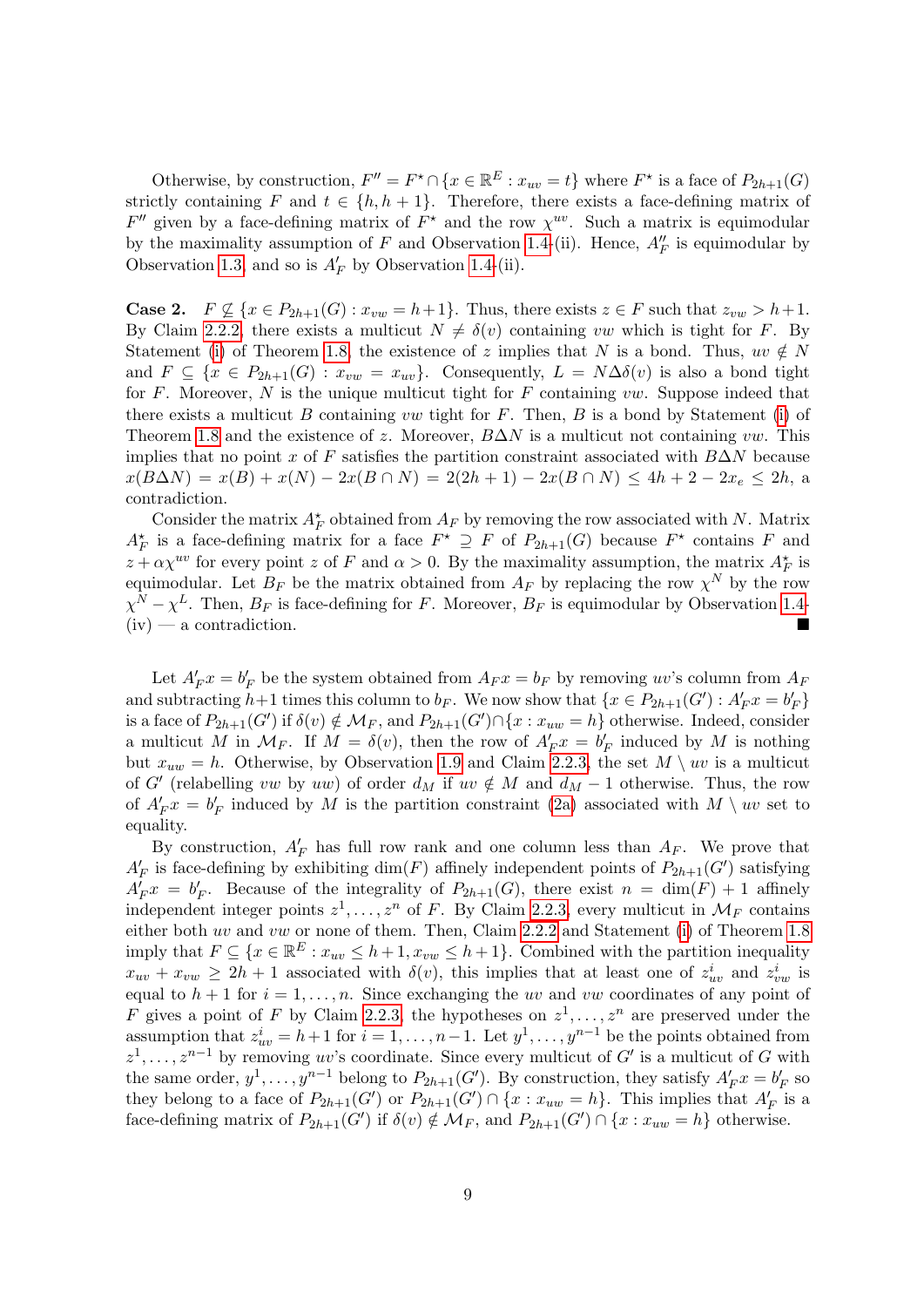By induction,  $P_{2h+1}(G')$  is a box-TDI polyhedron and hence so is  $P_{2h+1}(G') \cap \{x : x_{uw} =$ h}. Hence,  $A'_F$  is equimodular by Theorem [1.2.](#page-3-1) Since the columns of  $A_F$  associated with uv and vw are equal, Observation [1.4-](#page-3-2)(i) implies that  $A_F$  is equimodular — a contradiction to its assumption of non-equimodularity.

# 3 Conclusions

In this paper, we studied strong integrality properties of the k-edge-connected spanning subgraph polyhedron,  $P_k(G)$ . We first showed that, for every  $k \geq 2$ ,  $P_k(G)$  is a box-TDI polyhedron if and only if  $G$  is a series-parallel graph. This result extends and strengthens the work of [\[6\]](#page-9-2), who provided a box-TDI system when  $k = 2$ . When G is series-parallel and k is even, the box-total dual integrality of  $P_k(G)$  stems from their result. For k odd, we used a different approach, which relies on the recent characterization of box-TDI polyhedra given in [\[7\]](#page-9-8).

Further, we mention that, for series-parallel graphs, Theorem [2.2](#page-5-1) implies that  $Q_k(G)$  is a box-TDI polytope.

Acknowledgments. The authors wish to express their appreciation to the anonymous referees for their precious comments which helped to improve the presentation of the paper.

# References

- <span id="page-9-5"></span>[1] BAÏOU, M., BARAHONA, F., AND MAHJOUB, A. R. Separation of partition inequalities. Mathematics of Operations Research 25, 2 (2000), 243–254.
- <span id="page-9-6"></span>[2] Barahona, F., and Mahjoub, A. R. On two-connected subgraph polytopes. Discrete Mathematics 147, 1-3 (1995), 19–34.
- <span id="page-9-1"></span>[3] Barbato, M., Grappe, R., Lacroix, M., Lancini, E., and Wolfler Calvo, R. The Schrijver system of the flow cone in series-parallel graphs. To appear in Discrete Applied Mathematics (2020).
- <span id="page-9-7"></span>[4] Boyd, S. C., and Hao, T. An integer polytope related to the design of survivable communication networks. SIAM Journal on Discrete Mathematics 6, 4 (1993), 612–630.
- <span id="page-9-0"></span>[5] Chen, X., Ding, G., and Zang, W. A characterization of box-mengerian matroid ports. Mathematics of Operations Research 33, 2 (2008), 497–512.
- <span id="page-9-2"></span>[6] Chen, X., Ding, G., and Zang, W. The box-TDI system associated with 2-edge connected spanning subgraphs. Discrete Applied Mathematics 157, 1 (2009), 118–125.
- <span id="page-9-8"></span>[7] Chervet, P., Grappe, R., and Robert, L.-H. Box-total dual integrality, boxintegrality, and equimodular matrices. To appear in Mathematical Programming (2020).
- <span id="page-9-4"></span>[8] Chopra, S. The k-edge-connected spanning subgraph polyhedron. SIAM Journal on Discrete Mathematics 7, 2 (1994), 245–259.
- <span id="page-9-3"></span>[9] Clarke, L. W., and Anandalingam, G. A bootstrap heuristic for designing minimum cost survivable networks. Computers  $\mathcal C$  operations research 22, 9 (1995), 921–934.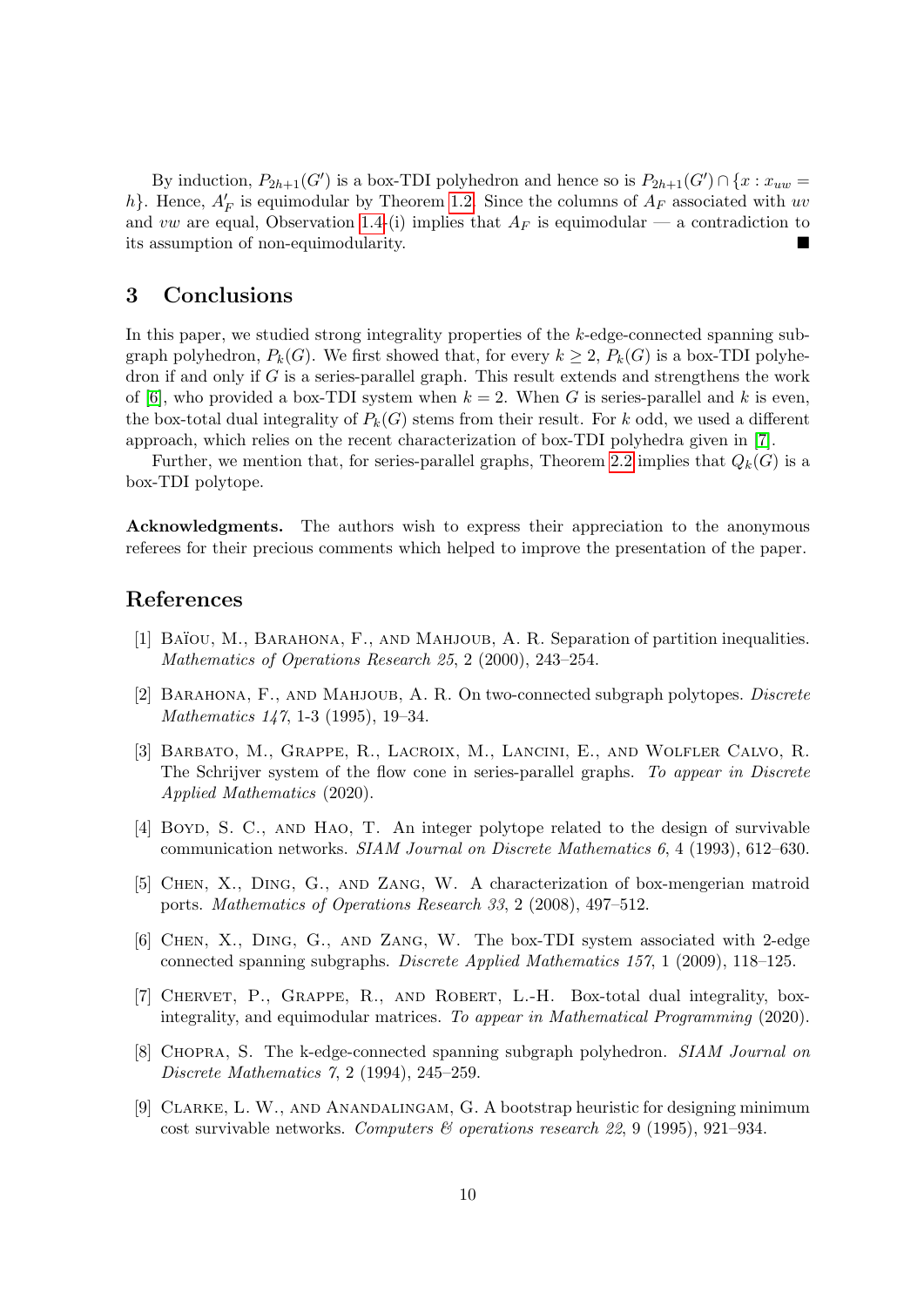- <span id="page-10-2"></span>[10] Cook, W. On box totally dual integral polyhedra. Mathematical Programming 34, 1 (1986), 48–61.
- <span id="page-10-6"></span>[11] Cornaz, D., Grappe, R., and Lacroix, M. Trader multiflow and box-TDI systems in series–parallel graphs. Discrete Optimization 31 (2019), 103–114.
- <span id="page-10-9"></span>[12] Cornaz, D., Magnouche, Y., and Mahjoub, A. R. On minimal two-edge-connected graphs. In Control, Decision and Information Technologies (CoDIT), 2014 International Conference on (2014), IEEE, pp. 251–256.
- <span id="page-10-11"></span>[13] CORNUÉJOLS, G., FONLUPT, J., AND NADDEF, D. The traveling salesman problem on a graph and some related integer polyhedra. Mathematical programming 33, 1 (1985), 1–27.
- <span id="page-10-4"></span>[14] Cunningham, W. H., and Marsh, A. B. A primal algorithm for optimum matching. In Polyhedral Combinatorics. Springer, 1978, pp. 50–72.
- <span id="page-10-12"></span>[15] DIDI BIHA, M., AND MAHJOUB, A. R. k-edge connected polyhedra on series-parallel graphs. Operations research letters 19, 2 (1996), 71–78.
- <span id="page-10-3"></span>[16] Ding, G., Tan, L., and Zang, W. When is the matching polytope box-totally dual integral? Mathematics of Operations Research 43, 1 (2017), 64–99.
- <span id="page-10-5"></span>[17] Ding, G., Zang, W., and Zhao, Q. On box-perfect graphs. Journal of Combinatorial Theory, Series B 128 (2018), 17–46.
- <span id="page-10-15"></span>[18] DUFFIN, R. J. Topology of series-parallel networks. Journal of Mathematical Analysis and Applications 10, 2 (1965), 303–318.
- <span id="page-10-1"></span>[19] EDMONDS, J., AND GILES, R. Total dual integrality of linear inequality systems. In Progress in Combinatorial Optimization, W. R. PULLEYBLANK, Ed. Academic Press, 1984, pp. 117–129.
- <span id="page-10-7"></span>[20] Erickson, R. E., Monma, C. L., and Veinott Jr, A. F. Send-and-split method for minimum-concave-cost network flows. Mathematics of Operations Research 12, 4 (1987), 634–664.
- <span id="page-10-14"></span>[21] Fonlupt, J., and Mahjoub, A. R. Critical extreme points of the 2-edge connected spanning subgraph polytope. Mathematical programming 105, 2-3 (2006), 289–310.
- <span id="page-10-10"></span>[22] GABOW, H. N., GOEMANS, M. X., TARDOS, É., AND WILLIAMSON, D. P. Approximating the smallest k-edge connected spanning subgraph by lp-rounding. Networks: An International Journal 53, 4 (2009), 345–357.
- <span id="page-10-8"></span>[23] Garey, M. R., and Johnson, D. S. Computers and Intractability: A Guide to the Theory of NP-Completeness. W. H. Freeman & Co., New York, NY, USA, 1979.
- <span id="page-10-0"></span>[24] Giles, F. R., and Pulleyblank, W. R. Total dual integrality and integer polyhedra. Linear algebra and its applications 25 (1979), 191–196.
- <span id="page-10-13"></span> $[25]$  GRÖTSCHEL, M., AND MONMA, C. L. Integer polyhedra arising from certain network design problems with connectivity constraints. SIAM Journal on Discrete Mathematics 3, 4 (1990), 502–523.